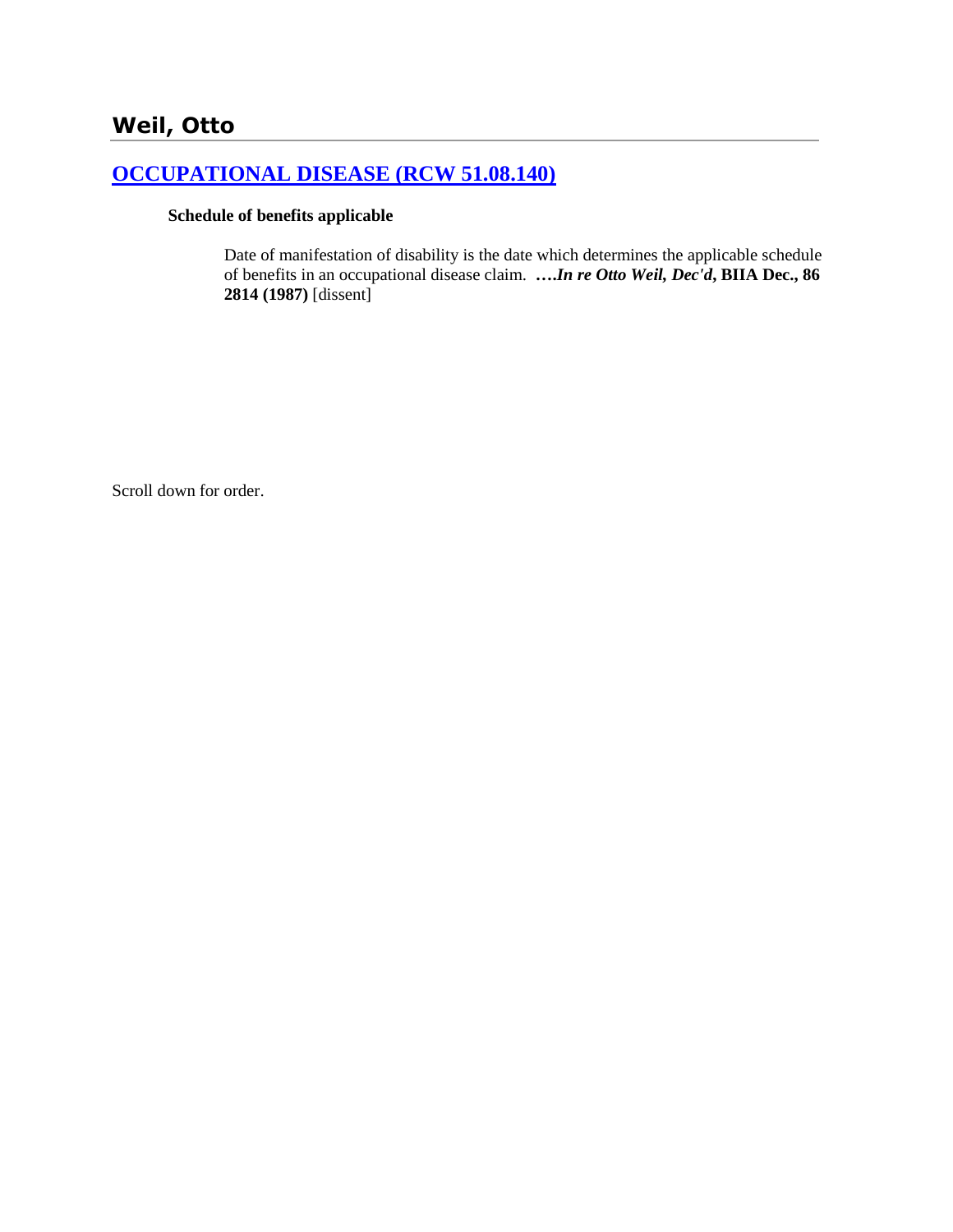#### **BEFORE THE BOARD OF INDUSTRIAL INSURANCE APPEALS STATE OF WASHINGTON**

**)**

**IN RE: OTTO WEIL, DEC'D ) DOCKET NO. 86 2814**

**CLAIM NO. J-501892 ) DECISION AND ORDER**

APPEARANCES:

Widow-Petitioner, Alice Weil, by Levinson, Friedman, Duggan, Bland and Horowtiz, per Ron Ward and Ted Willhite

Employer, Multiple, None

Department of Labor and Industries, by The Attorney General, per James Kallmer, Assistant

This is an appeal filed by the widow-petitioner on August 13, 1986 from an order of the Department of Labor and Industries dated July 17, 1986 which reaffirmed an order dated July 3, 1986, allowing the claim of the surviving spouse, but changing the date of "injury" for purposes of computation of compensation to December 31, 1969. **REVERSED AND REMANDED**.

# **DECISION**

Pursuant to RCW 51.52.104 and RCW 51.52.106, this matter is before the Board for review and decision on a timely Petition for Review filed by the Department of Labor and Industries to a Proposed Decision and Order issued on May 1, 1987 in which the order of the Department dated July 17, 1986 was reversed, and the claim remanded to the Department with direction to compute the widow-petitioner's compensation in accordance with the benefit schedule in effect as of March, 1984.

This matter was submitted on stipulations of fact and the parties' briefs. The parties stipulated that the decedent, Otto Weil, contracted an occupational disease in the course of covered employment resulting in his death on August 13, 1985; that the date of last injurious exposure to the employment conditions causing the occupational disease was on or about December 31, 1969; and that the occupational disease became disabling and was manifest in March, 1984.

The sole issue on appeal is whether compensation should be computed based on the schedule of benefits in effect on the date of last injurious exposure to the conditions of employment which caused the occupational disease, or based on the schedule of benefits in effect on the date the disease manifested itself. This issue has not been specifically addressed by statute or considered by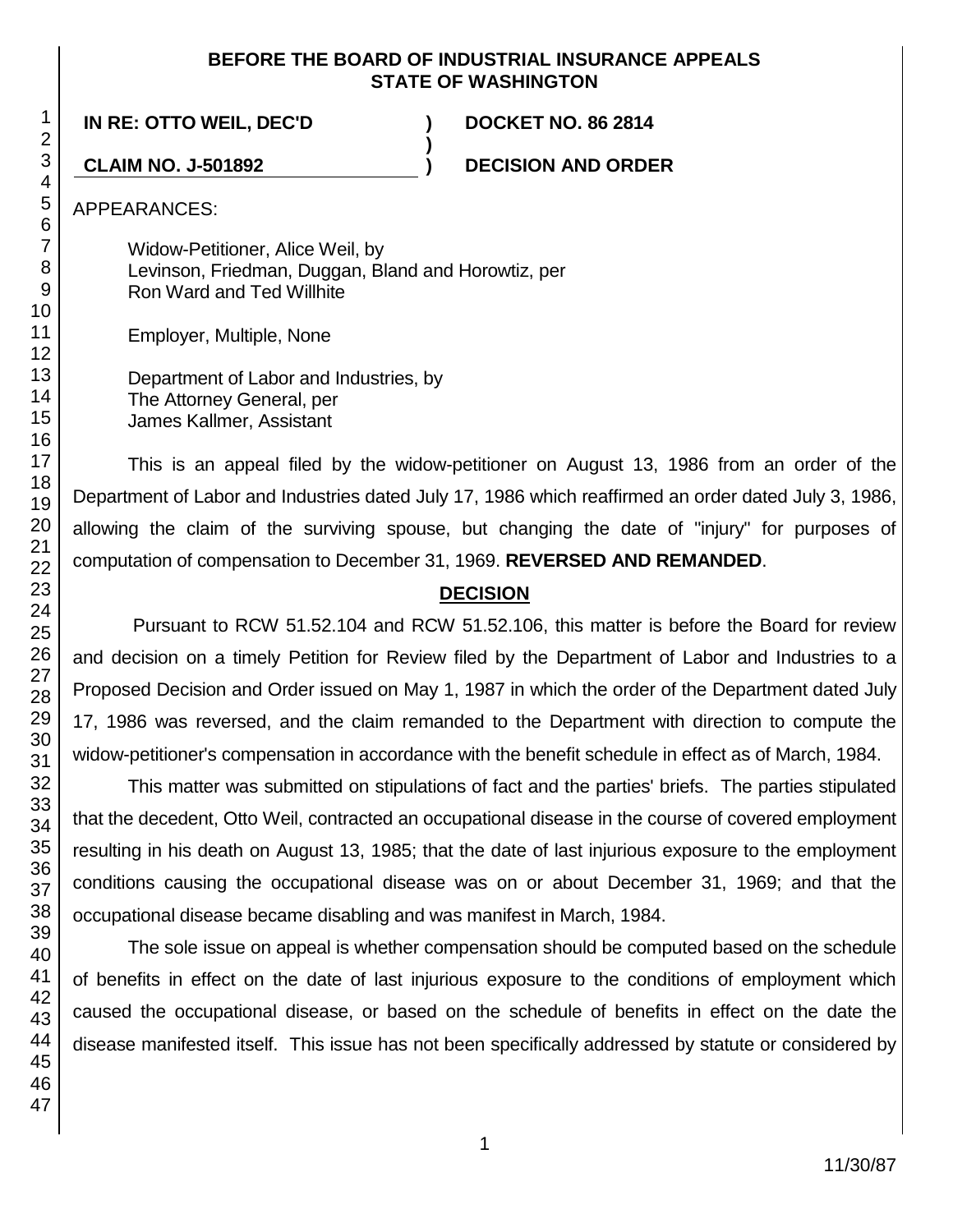the appellate courts of this state. However, the issue has been previously addressed by this Board on several occasions.

In In re Eugene Dana, Dckt. No. 59,588 (February 25, 1982) and In re James M. Cooper, Dckt. No. 63,307 (January 9, 1984) the majority of the Board stated: "If the employment, the accumulation of exposures, is the "event" or happening on which compensability depends, then the date of last injurious exposure is most comparable to the date of "injury" for the purpose of determining the level and extent of the compensation." More recently, in In re Robert A. Wilcox, BIIA Dec., 69,954 (1986) the majority of the Board held that the date of manifestation of an occupational disease determines the applicable schedule of benefits. We reaffirm our decision in Wilcox and adopt the reasoning set forth there in its entirety. In addition, we wish to expand somewhat upon our discussion of RCW 51.32.180 and 51.16.040.

## RCW 51.32.180 provides:

"Every worker who suffers disability from an occupational disease in the course of employment under the mandatory or elective adoption provisions of this title, or his or her family and dependents in case of death of the worker from such disease or infection, shall receive the same compensation benefits and medical, surgical and hospital care and treatment as would be paid and provided for a worker injured or killed in employment under this title: Provided, however, That this section and RCW 51.16.040 shall not apply where the last exposure to the hazards of the disease or infection occurred prior to January 1, 1937." (Emphasis added)

RCW 51.16.040 provides:

"The compensation and benefits provided for occupational diseases shall be paid and in the same manner as compensation and benefits for injuries under this title."

RCW 51.16.040 expresses the clear legislative intent that benefits be computed in the same manner in an occupational disease claim as in an industrial injury claim. RCW 51.32.180 serves two entirely separate functions: First, it extends coverage to occupational diseases so long as "the last exposure to the hazards of the disease or infection occurred prior to January 1, 1937'; and second, like RCW 51.16.040, it requires that industrial injuries and occupational diseases be treated the same with respect to the computation of benefits. It is only the latter provision which applies here.

The date of injury is the dispositive date for the purpose of determining what schedule of benefits applies in an industrial injury claim. Ashenbrenner v. Department of Labor and Industries, 62

1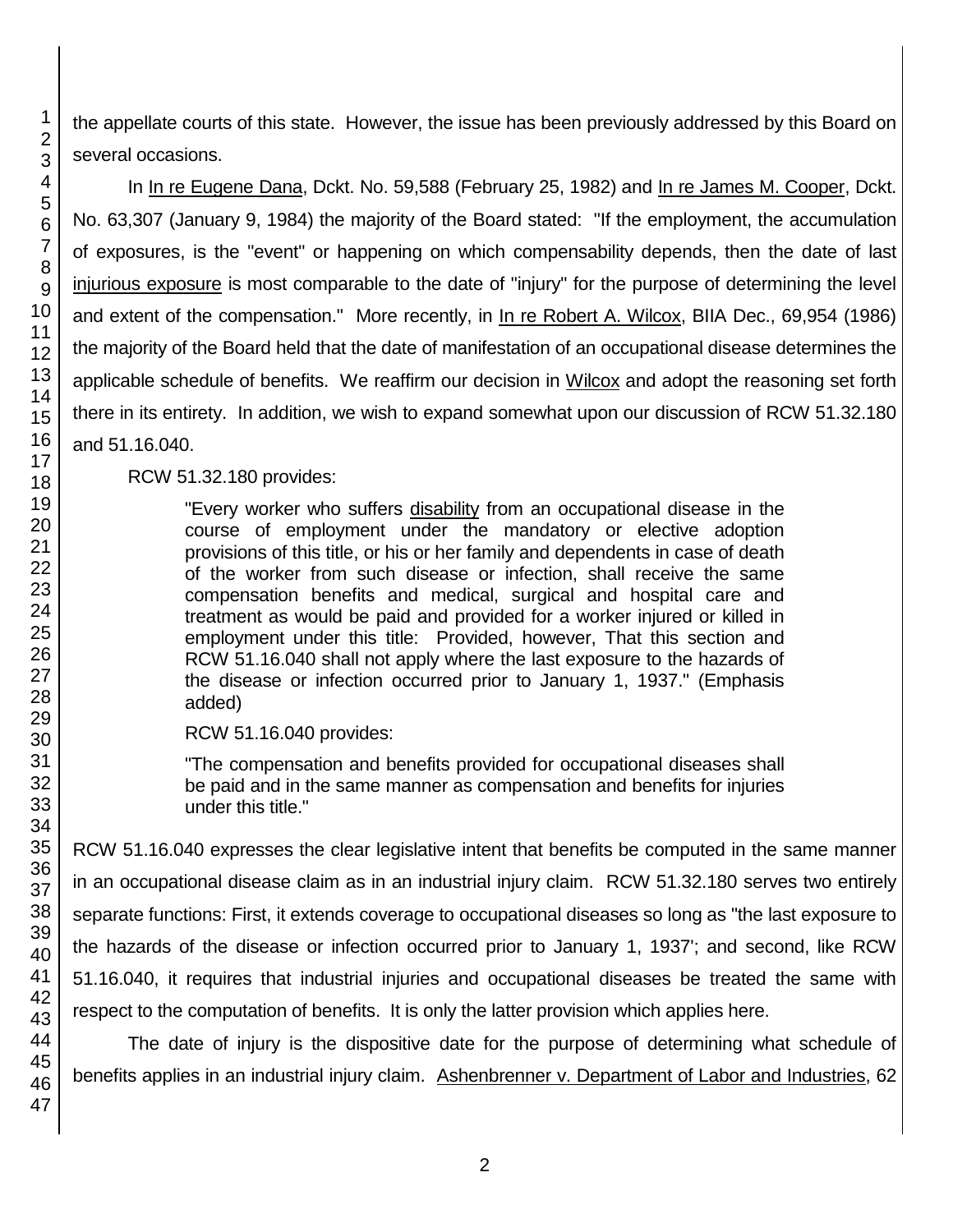Wn. 2d. 22 (1963). Thus, the critical question before us is what date, in an occupational disease claim, is comparable to the date of injury in an industrial injury claim.

An industrial injury by definition has two distinct and necessary elements. RCW 51.08.100 requires a "tangible happening" and "an immediate or prompt result." An on-the-job incident without medical consequences does not constitute a compensable industrial injury within the meaning of RCW

Likewise, "a disease is no disease until it manifests itself." Grain Handling Company v. Sweeney, 102 F. 2d 464, 466 (2d Cir) cert. denied, 308 U.S. 570 (1939). If Mr. Weil had filed a claim on the date of last injurious exposure, December 31, 1969, it would have been rejected because no disease had manifested itself at that time. Thus, the date when a worker was last exposed to conditions of employment, which might or might not result in the subsequent manifestation of a disease, is not comparable to the date of injury in an industrial injury claim, where the on-the-job incident and some immediate physical consequence occur almost simultaneously.

If occupational disease and industrial injury claims are to be treated the same for purposes of computing compensation, then the computation of benefits must be tied to the point in time when both events have occurred, i.e., the occupational event or exposure, and some resulting condition. In an industrial injury claim, the incident and some resulting physical consequence coincide on the same date and that date appropriately determines the applicable schedule of benefits in an occupational disease claim, the worker is exposed to conditions over a period of time which eventually result in the manifestation of a disease. The point in time when both prerequisites for a compensable occupational disease claim have occurred, i.e., the occupational exposure and the manifestation of a resulting disease is therefore the appropriate date for determining the applicable schedule of benefits. For this reason, as well as the reasons set forth at length in Wilcox, we conclude that the date of manifestation is the date which determines the applicable schedule of benefits in an occupational disease claim.

After consideration of the Proposed Decision and Order, the Department's Petition for Review, the parties' briefs, and a careful review of the entire record before us, we are persuaded that the Proposed Decision and Order is supported by the preponderance of the evidence and is correct as a matter of law.

# **FINDINGS OF FACT**

1. On November 8, 1984 the worker, Otto Weil, filed a claim for benefits with the Department of Labor and Industries alleging an occupational disease occurring as a result of exposure while working as a boilermaker in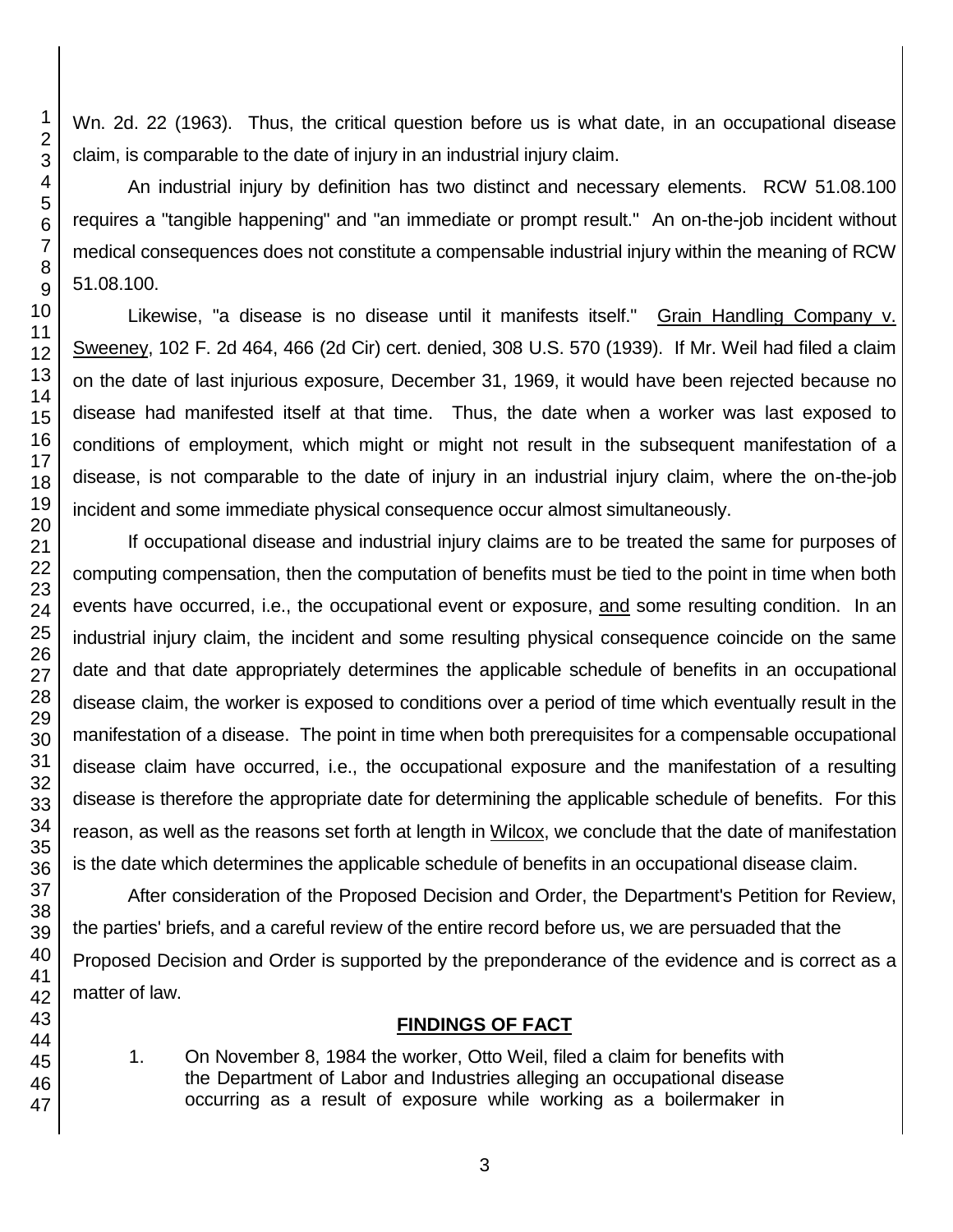shipbuilding and construction work. On August 13, 1985 the worker died as a result of the occupational disease. On November 26, 1985, the decedent's surviving spouse, Alice Weil, filed a claim for widow's benefits. On May 22, 1986, the Department issued an order allowing the claim filed by the surviving spouse. On July 3, 1986 the Department issued an order correcting and superseding the order of May 22, 1986, approving the claim for benefits filed by the surviving spouse, and changing the date of injury for compensation purposes to December 31, 1969. The widow filed a request for reconsideration on July 11, 1986. On July 17, 1986 the Department issued an order reaffirming the order of July 3, 1986. On August 13, 1986 the widow filed a notice of appeal with the Board of Industrial Insurance Appeals. On August 22, 1986 the Board issued an Order Granting the Appeal and assigned it Docket No. 86 2814.

- 2. The decedent, Otto Weil, contracted an occupational disease in the course of covered employment with multiple employers, resulting in his death on August 13, 1985.
- 3. The decedent's last injurious exposure to employment conditions resulting in the occupational disease was on or about December 31, 1969.
- 4. The covered occupational disease incurred by the decedent became disabling and manifest in March, 1984.

# **CONCLUSIONS OF LAW**

- 1. The Board of Industrial Insurance Appeals has jurisdiction over the parties and subject matter of this appeal.
- 2. The computation of compensation payable to the widow-petitioner should be based on the benefit schedule existing in March, 1984, when the decedent's occupational disease became manifest.
- 3. The order of the Department of Labor and Industries dated July 17, 1986, which affirmed an order dated July 3, 1986, allowing the claim of the surviving spouse but changing the date of injury for compensation purposes to December 31, 1969, is incorrect and should be reversed and the claim remanded to the Department with direction to allow the claim of the surviving spouse, but to compute compensation in accordance with the benefit schedule in effect as of March, 1984, the date of manifestation of the deceased worker's occupational disease.

### It is so ORDERED.

Dated this 30th day of November, 1987.

| BOARD OF INDUSTRIAL INSURANCE APPEALS<br>/s/ |             |
|----------------------------------------------|-------------|
| SARA T. HARMON<br>/s/                        | Chairperson |
| FRANK E. FENNERTY, JR.                       | Member      |